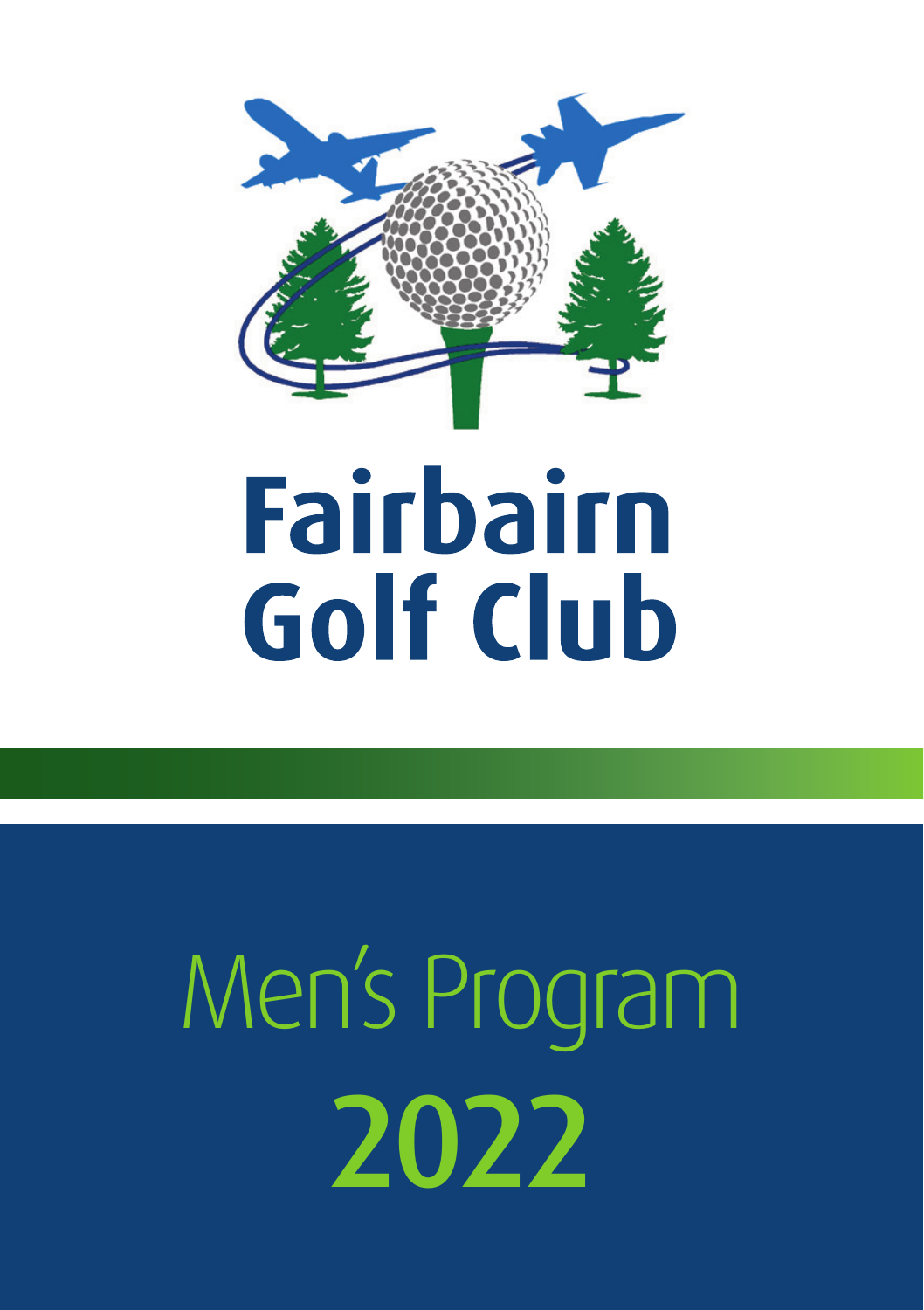#### **Calendar for year 2022 (Australia)**

| January |  |                      |  |  |   |              |  |  |  |
|---------|--|----------------------|--|--|---|--------------|--|--|--|
|         |  | M T W T F S          |  |  |   |              |  |  |  |
|         |  |                      |  |  | 1 | $\bar{2}$    |  |  |  |
|         |  | 3 4 5 6 7 8          |  |  |   | $\mathbf{q}$ |  |  |  |
|         |  | 10 11 12 13 14 15 16 |  |  |   |              |  |  |  |
| 17      |  | 18 19 20 21 22 23    |  |  |   |              |  |  |  |
|         |  | 24 25 26 27 28 29 30 |  |  |   |              |  |  |  |
| 31      |  |                      |  |  |   |              |  |  |  |

| February |    |  |                       |          |                   |   |  |  |  |
|----------|----|--|-----------------------|----------|-------------------|---|--|--|--|
| M        |    |  | W T                   | <b>F</b> | s                 |   |  |  |  |
|          |    |  | $2 \times 4 \times 5$ |          |                   | 6 |  |  |  |
| 7        | 8  |  |                       |          | 9 10 11 12 13     |   |  |  |  |
| 14       | 15 |  |                       |          | 16 17 18 19 20    |   |  |  |  |
| 21       |    |  |                       |          | 22 23 24 25 26 27 |   |  |  |  |
| 28       |    |  |                       |          |                   |   |  |  |  |

| March          |                      |                 |  |                       |  |        |  |  |  |
|----------------|----------------------|-----------------|--|-----------------------|--|--------|--|--|--|
| м              |                      | TW TFS          |  |                       |  | $\sim$ |  |  |  |
|                |                      |                 |  | $2 \times 4 \times 5$ |  | - 6    |  |  |  |
| $\overline{7}$ |                      | 8 9 10 11 12 13 |  |                       |  |        |  |  |  |
|                | 14 15 16 17 18 19 20 |                 |  |                       |  |        |  |  |  |
|                | 21 22 23 24 25 26 27 |                 |  |                       |  |        |  |  |  |
|                | 28 29 30 31          |                 |  |                       |  |        |  |  |  |
|                |                      |                 |  |                       |  |        |  |  |  |

| April |   |                                  |  |   |    |    |  |  |  |
|-------|---|----------------------------------|--|---|----|----|--|--|--|
|       |   |                                  |  |   |    |    |  |  |  |
|       |   |                                  |  |   | っ  | z  |  |  |  |
| Δ     | 5 | 6 7                              |  | 8 | 9  | 10 |  |  |  |
| 11    |   | 12    13    14    15    16    17 |  |   |    |    |  |  |  |
|       |   | 18 19 20 21 22 23 24             |  |   |    |    |  |  |  |
|       |   | 25 26 27 28 29                   |  |   | 30 |    |  |  |  |

|          | ridv |  |  |                      |  |   |  |  |  |  |
|----------|------|--|--|----------------------|--|---|--|--|--|--|
| <b>M</b> |      |  |  | TWTFS                |  | s |  |  |  |  |
|          |      |  |  |                      |  |   |  |  |  |  |
|          |      |  |  | 2 3 4 5 6 7 8        |  |   |  |  |  |  |
| 9        |      |  |  | 10 11 12 13 14 15    |  |   |  |  |  |  |
|          |      |  |  | 16 17 18 19 20 21 22 |  |   |  |  |  |  |
|          |      |  |  | 23 24 25 26 27 28 29 |  |   |  |  |  |  |
| 30 31    |      |  |  |                      |  |   |  |  |  |  |

**May**

| June |  |             |                      |         |                |   |  |  |  |
|------|--|-------------|----------------------|---------|----------------|---|--|--|--|
| M    |  | w           |                      | $T = F$ | $\sim$         | s |  |  |  |
|      |  |             | $1 \t2 \t3$          |         | 4 <sub>5</sub> |   |  |  |  |
|      |  |             | 6 7 8 9 10 11 12     |         |                |   |  |  |  |
|      |  |             | 13 14 15 16 17 18 19 |         |                |   |  |  |  |
|      |  |             | 20 21 22 23 24 25 26 |         |                |   |  |  |  |
|      |  | 27 28 29 30 |                      |         |                |   |  |  |  |

| July           |   |                                  |                |   |   |                 |  |  |  |
|----------------|---|----------------------------------|----------------|---|---|-----------------|--|--|--|
| м              |   | w                                |                | F | s | s               |  |  |  |
|                |   |                                  |                | 1 | 2 | 3               |  |  |  |
| $\overline{a}$ | 5 | 6                                | $\overline{7}$ | 8 | 9 | 10 <sup>2</sup> |  |  |  |
| 11             |   | 12    13    14    15    16    17 |                |   |   |                 |  |  |  |
| 18             |   | 19 20 21 22 23 24                |                |   |   |                 |  |  |  |
|                |   | 25 26 27 28 29 30 31             |                |   |   |                 |  |  |  |

| August |                      |  |     |                  |  |                |  |  |  |
|--------|----------------------|--|-----|------------------|--|----------------|--|--|--|
| M      |                      |  | W T | F <sub>S</sub>   |  | s              |  |  |  |
| 1      | $\overline{2}$       |  |     | 3 4 5 6          |  | $\overline{7}$ |  |  |  |
| 8.     |                      |  |     | 9 10 11 12 13 14 |  |                |  |  |  |
|        | 15 16 17 18 19 20 21 |  |     |                  |  |                |  |  |  |
|        | 22 23 24 25 26 27 28 |  |     |                  |  |                |  |  |  |
| 29     | 30 31                |  |     |                  |  |                |  |  |  |

| September |             |                |          |                   |    |    |  |  |  |  |
|-----------|-------------|----------------|----------|-------------------|----|----|--|--|--|--|
| м         |             |                |          |                   |    | s  |  |  |  |  |
|           |             |                | 1        | $\mathfrak{D}$    | z  | Δ  |  |  |  |  |
| 5         | 6.          | $\overline{7}$ | 8        | $\alpha$          | 10 | 11 |  |  |  |  |
| $12 -$    |             |                | 13 14 15 | 16 17             |    | 18 |  |  |  |  |
| 19        |             |                |          | 20 21 22 23 24 25 |    |    |  |  |  |  |
|           | 26 27 28 29 |                |          | 30                |    |    |  |  |  |  |

| October |  |                      |  |  |   |                |  |  |  |
|---------|--|----------------------|--|--|---|----------------|--|--|--|
|         |  | M T W T F S          |  |  |   | s              |  |  |  |
|         |  |                      |  |  | 1 | $\overline{2}$ |  |  |  |
|         |  | 3 4 5 6 7 8 9        |  |  |   |                |  |  |  |
|         |  | 10 11 12 13 14 15 16 |  |  |   |                |  |  |  |
|         |  | 17 18 19 20 21 22 23 |  |  |   |                |  |  |  |
|         |  | 24 25 26 27 28 29 30 |  |  |   |                |  |  |  |
| -31     |  |                      |  |  |   |                |  |  |  |

| November |                      |                     |  |  |  |              |  |  |  |  |
|----------|----------------------|---------------------|--|--|--|--------------|--|--|--|--|
| м        |                      | TW TFS              |  |  |  | $\mathbf{S}$ |  |  |  |  |
|          |                      | $1 \t2 \t3 \t4 \t5$ |  |  |  | - 6          |  |  |  |  |
|          | 7 8 9 10 11 12 13    |                     |  |  |  |              |  |  |  |  |
|          | 14 15 16 17 18 19 20 |                     |  |  |  |              |  |  |  |  |
|          | 21 22 23 24 25 26 27 |                     |  |  |  |              |  |  |  |  |
|          | 28 29 30             |                     |  |  |  |              |  |  |  |  |

| December |                      |   |    |               |                |   |  |  |  |  |
|----------|----------------------|---|----|---------------|----------------|---|--|--|--|--|
| M        |                      | w |    | T F S         |                | s |  |  |  |  |
|          |                      |   | 1. | $\mathcal{P}$ | $\overline{3}$ | Δ |  |  |  |  |
| 5        |                      |   |    | 6 7 8 9 10 11 |                |   |  |  |  |  |
|          | 12 13 14 15 16 17 18 |   |    |               |                |   |  |  |  |  |
|          | 19 20 21 22 23 24 25 |   |    |               |                |   |  |  |  |  |
|          | 26 27 28 29 30 31    |   |    |               |                |   |  |  |  |  |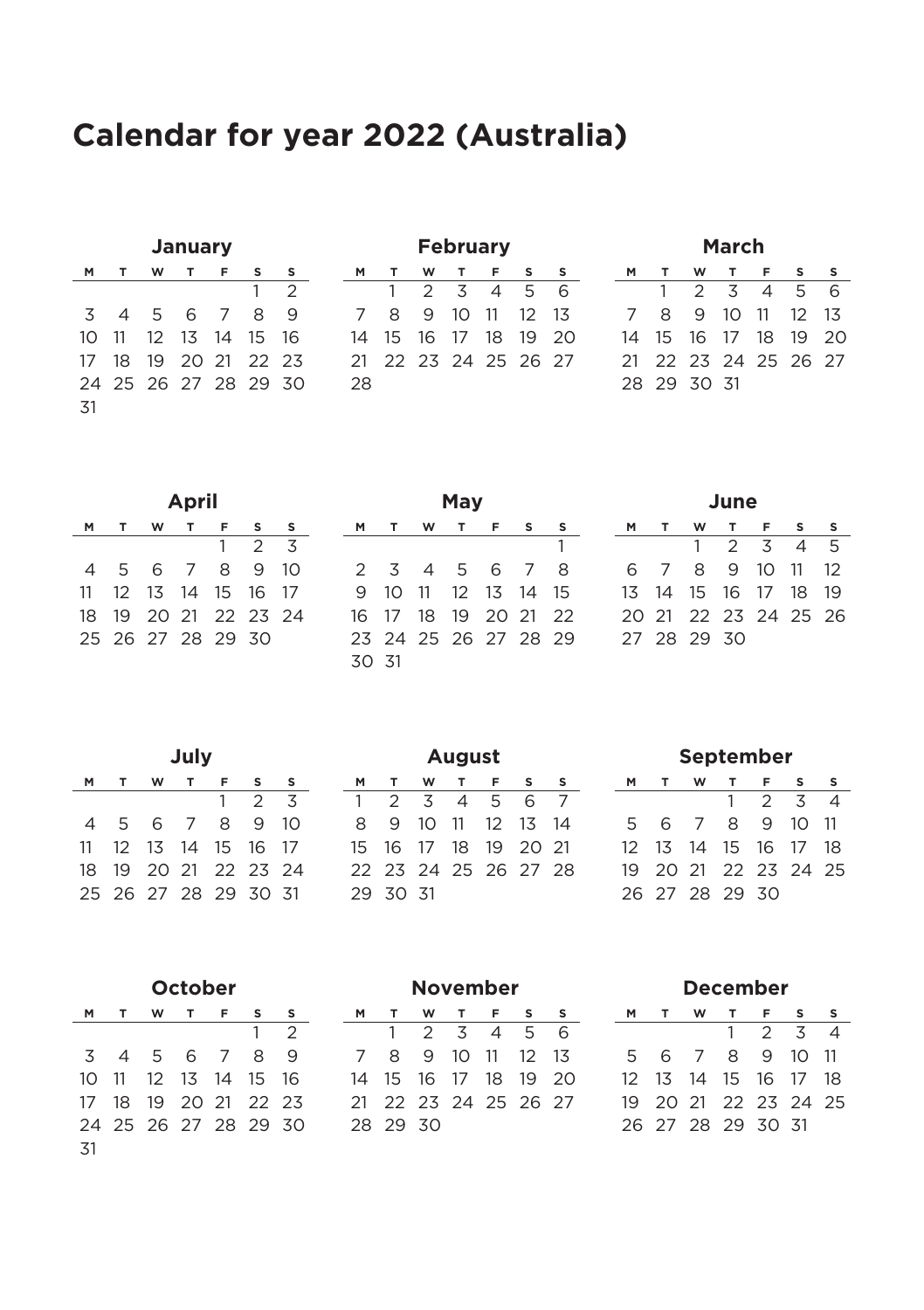#### **January 2022**

| Sat        | 1              |     | <b>Mixed</b> Stableford Medley<br>(Public Holiday) |
|------------|----------------|-----|----------------------------------------------------|
| Sun        | $\overline{2}$ |     | Mixed Stableford Medley                            |
| Mon        | 3              |     | <b>Mixed</b> Stableford Medley<br>(Public Holiday) |
| Wed        | 5              |     | Mixed Stableford Medley                            |
| Sat        | 8              | Men | Stroke Monthly Medal/<br>Felectic Rd 1             |
| Sun        | 9              |     | <b>Mixed</b> Stableford Medley                     |
| Wed        |                |     | 12 Mixed Stableford Medley                         |
| Sat        |                |     | <b>15 Mixed</b> 4 Person Ambrose Medley            |
| <b>Sun</b> |                |     | <b>16 Mixed</b> Stableford Medley                  |
| Wed        |                |     | <b>19 Mixed</b> Stableford Medley                  |
| Sat        |                |     | 22 Mixed 4BBB Stableford Medley                    |
| <b>Sun</b> |                |     | 23 Mixed Stableford Medley                         |
| Wed        |                |     | 26 Mixed Stableford Medley<br>(Public Holiday)     |
| Sat        |                |     | 29 Mixed Stableford Medley                         |
| Sun        |                |     | <b>30 Mixed</b> Stableford Medley                  |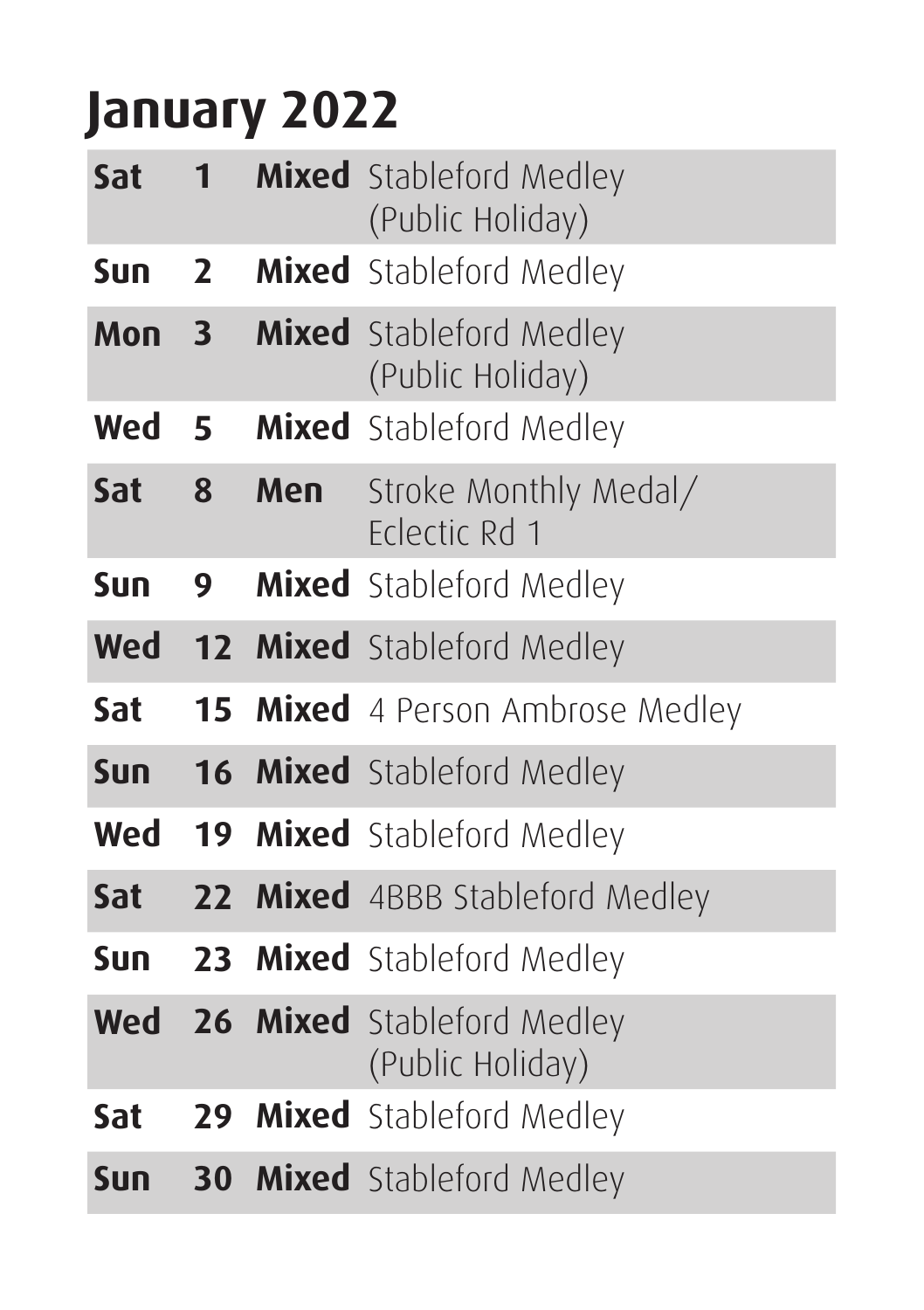#### **February 2022**

|                  |                 | <b>Wed 2 Mixed</b> Stableford Medley         |
|------------------|-----------------|----------------------------------------------|
| Sat <sub>5</sub> | Men             | Stroke Monthly Medal/<br>Frlectic Rd 2       |
| <b>Sun</b>       |                 | <b>6 Mixed</b> Stableford Medley             |
|                  |                 | <b>Wed 9 Mixed</b> Stableford Medley         |
| Sat              |                 | <b>12 Men</b> Canadian Foursomes Medley      |
| Sun              |                 | <b>13 Mixed</b> Stableford Medley            |
|                  |                 | <b>Wed 16 Mixed</b> Stableford Medley        |
| Sat              | 19 Mixed Stroke |                                              |
| <b>Sun</b>       |                 | 20 Mixed Stableford Medley                   |
|                  |                 | <b>Wed 23 Mixed</b> Stableford Medley        |
| Sat              |                 | <b>26 Men</b> Stableford 2 Person Multiplier |
| Sun              |                 | 27 Mixed Stableford Medley                   |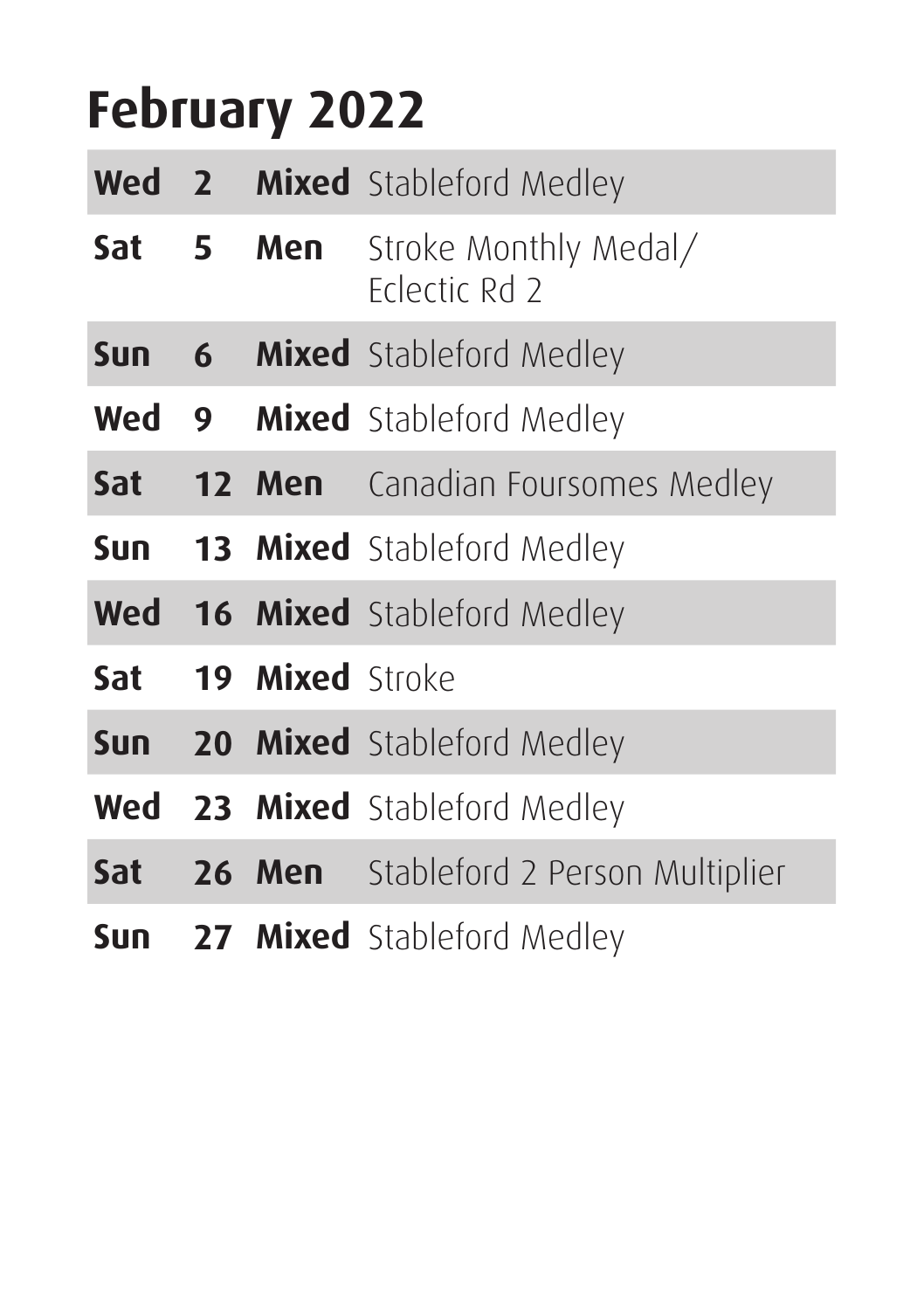#### **March 2022**

| Wed 2      |     |        | <b>Mixed</b> Stableford Medley                            |
|------------|-----|--------|-----------------------------------------------------------|
| Sat        | - 5 | Men    | Stroke Monthly Medal/<br>Eclectic Rd 3                    |
| Sun        | 6   |        | <b>Mixed</b> Stableford Medley                            |
| Wed        | 9   |        | <b>Mixed</b> Stableford Medley                            |
| <b>Sat</b> |     | 12 Men | Par Bisque                                                |
| Sun        |     |        | <b>13 Mixed</b> Stableford Medley                         |
|            |     |        | <b>Mon 14 Mixed</b> Stableford Medley<br>(Public Holiday) |
| Wed        |     |        | <b>16 Mixed</b> Stableford Medley                         |
| Sat        |     |        | 19 Mixed 4 Person Ambrose Medley                          |
| Sun        |     |        | <b>20 Mixed</b> Stableford Medley                         |
|            |     |        | <b>Wed 23 Mixed</b> Stableford Medley                     |
| Sat        |     | 26 Men | Stroke                                                    |
|            |     |        | <b>Sun 27 Mixed</b> Stableford Medley                     |
| Wed        |     |        | <b>30 Mixed</b> Stableford Medley                         |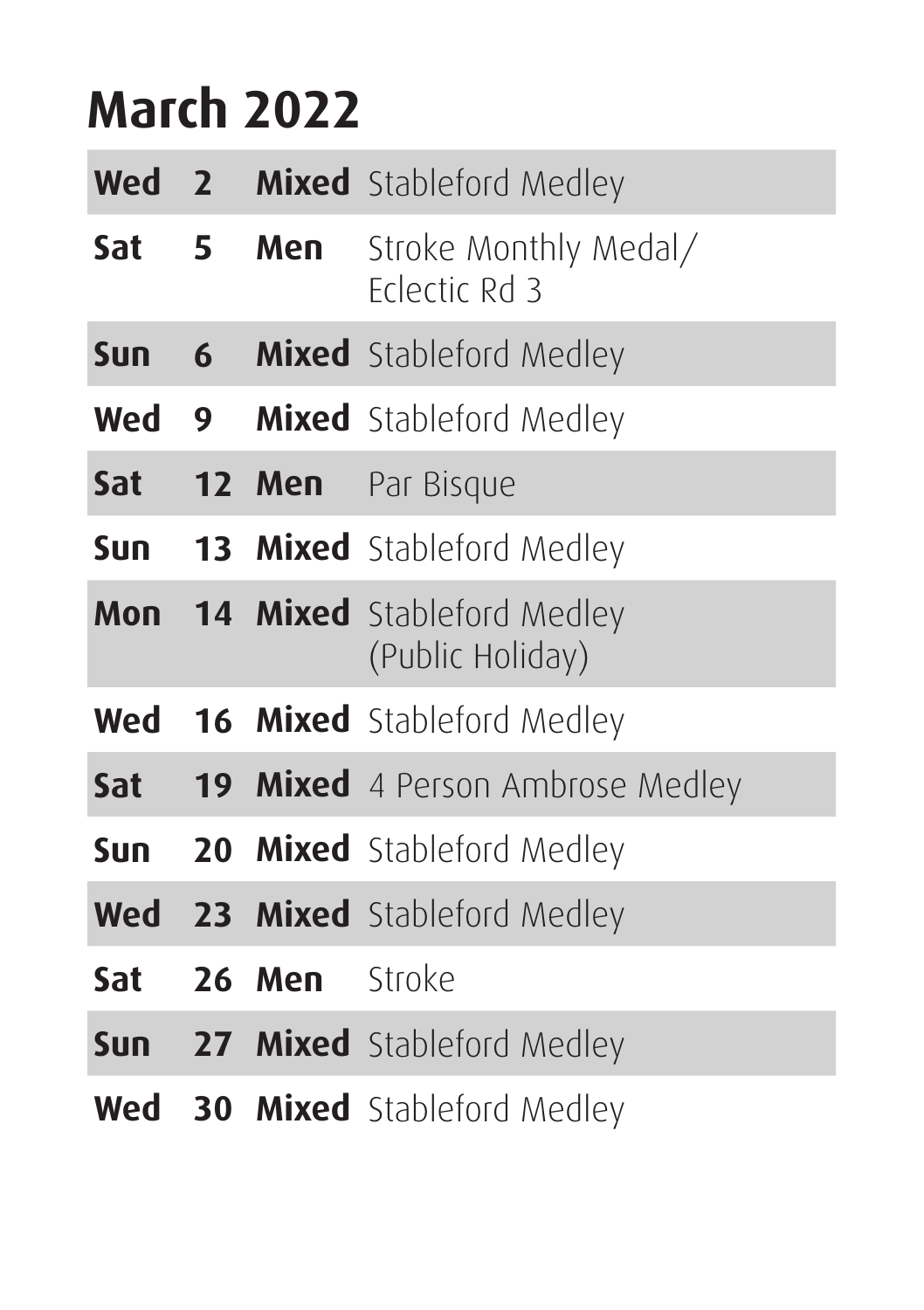#### **April 2022**

| Fri | $\mathbf{1}$            |              | Volkswagon Scramble                               |
|-----|-------------------------|--------------|---------------------------------------------------|
| Sat | $\overline{2}$          | Men          | Stroke Monthly Medal/ Eclectic Rd 4               |
| Sun | $\overline{\mathbf{3}}$ | Mixed        | Stableford Medley                                 |
| Wed | 6                       | Mixed        | Stableford Medley                                 |
| Sat | 9                       | Men          | Stableford                                        |
| Sun | 10                      | Mixed        | Stableford Medley                                 |
| Wed | 13                      | <b>Mixed</b> | Stableford Medley                                 |
| Fri | 15                      |              | Course and Clubhouse Closed<br>(Good Friday)      |
| Sat | 16                      | <b>Mixed</b> | Stableford Medley<br>(Easter Long Weekend)        |
| Sun | 17                      | Mixed        | Stableford Medley (Easter Sunday)                 |
| Mon | 18                      | <b>Mixed</b> | Stableford Medley (Easter Monday)                 |
| Wed | 20                      | Mixed        | Stableford Medley                                 |
| Sat | 23                      | Men          | Stableford                                        |
| Sun | 24                      | Mixed        | Stableford Medley                                 |
| Mon | 25                      | <b>Mixed</b> | Anzac Day Cross Country<br>(6.45am Shotgun Start) |
| Mon | 25                      | Mixed        | Stableford Medley<br>(Tee Times 11.30 - 12.30)    |
| Wed | 27                      | Mixed        | Stableford Medley                                 |
| Sat | 30                      | Men          | 2 Person Aggregate Stableford                     |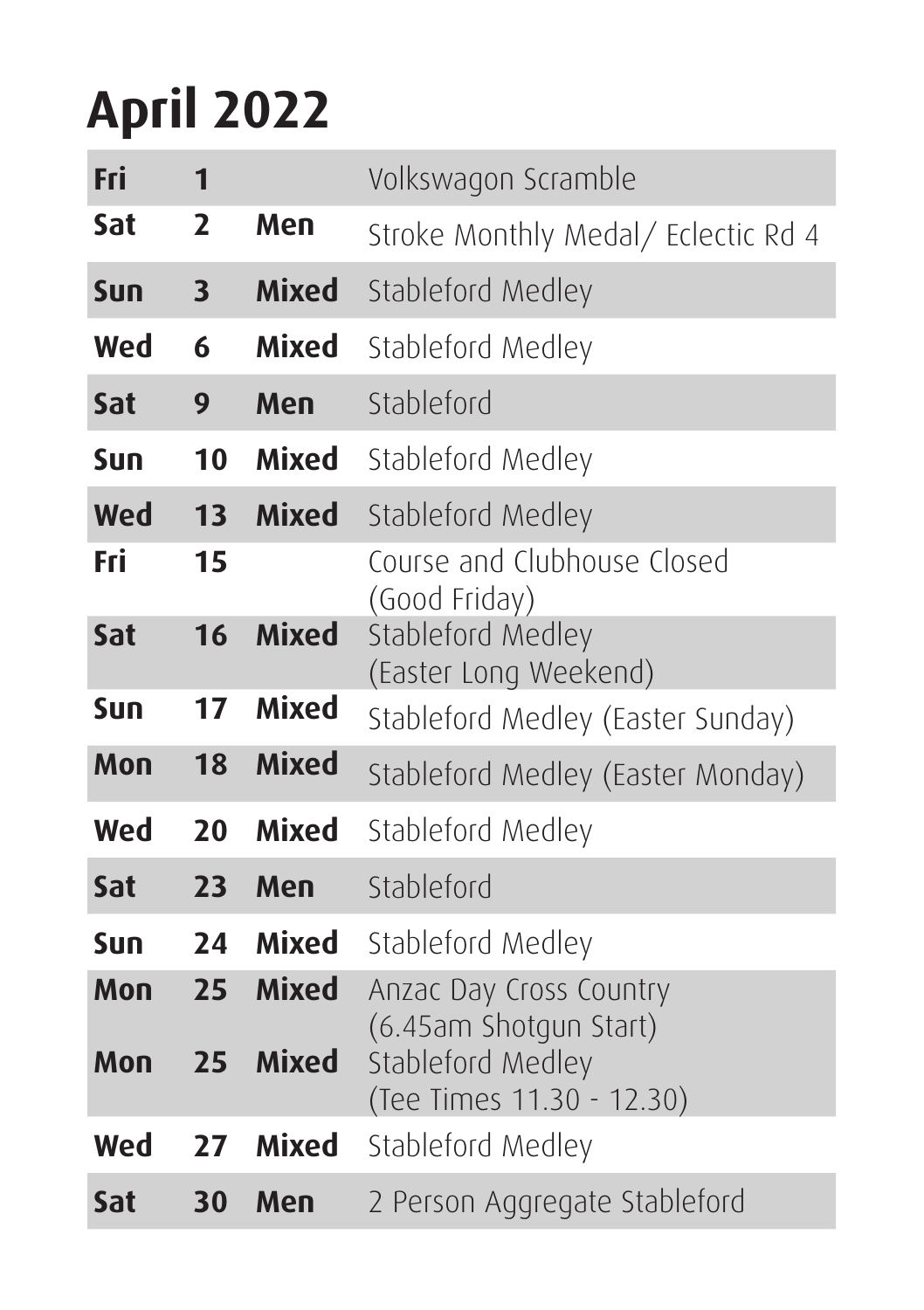#### **May 2022**

| <b>Sun</b> | 1              | Men | Stableford/<br>Interclub Challenge RMC                |
|------------|----------------|-----|-------------------------------------------------------|
| Wed        | 4              |     | Mixed Stableford Medley                               |
| Sat        | $\overline{ }$ | Men | Stroke Monthly Medal/<br>Felectic Rd 5                |
| Sun        | 8              |     | <b>Mixed</b> Stableford Medley<br>(Mother's Day)      |
| Wed        |                |     | <b>11 Mixed</b> Stableford Medley                     |
| Sat        | 14             | Men | Foursomes Championship Rd 1                           |
| Sun $15$   |                |     | <b>Men</b> Foursomes Championship Rd 2                |
| Wed        |                |     | <b>18 Mixed</b> Stableford Medley                     |
| Sat        | 21             | Men | Par                                                   |
| Sun        |                |     | 22 Mixed Stableford Medley                            |
| Wed        |                |     | 25 Mixed Stableford Medley                            |
| Sat        | 28             |     | <b>Mixed</b> 4 Person Ambrose with a Twist            |
| <b>Sun</b> |                |     | <b>29 Mixed</b> Stableford Medley                     |
| Mon        |                |     | <b>30 Mixed</b> Stableford Medley<br>(Public Holiday) |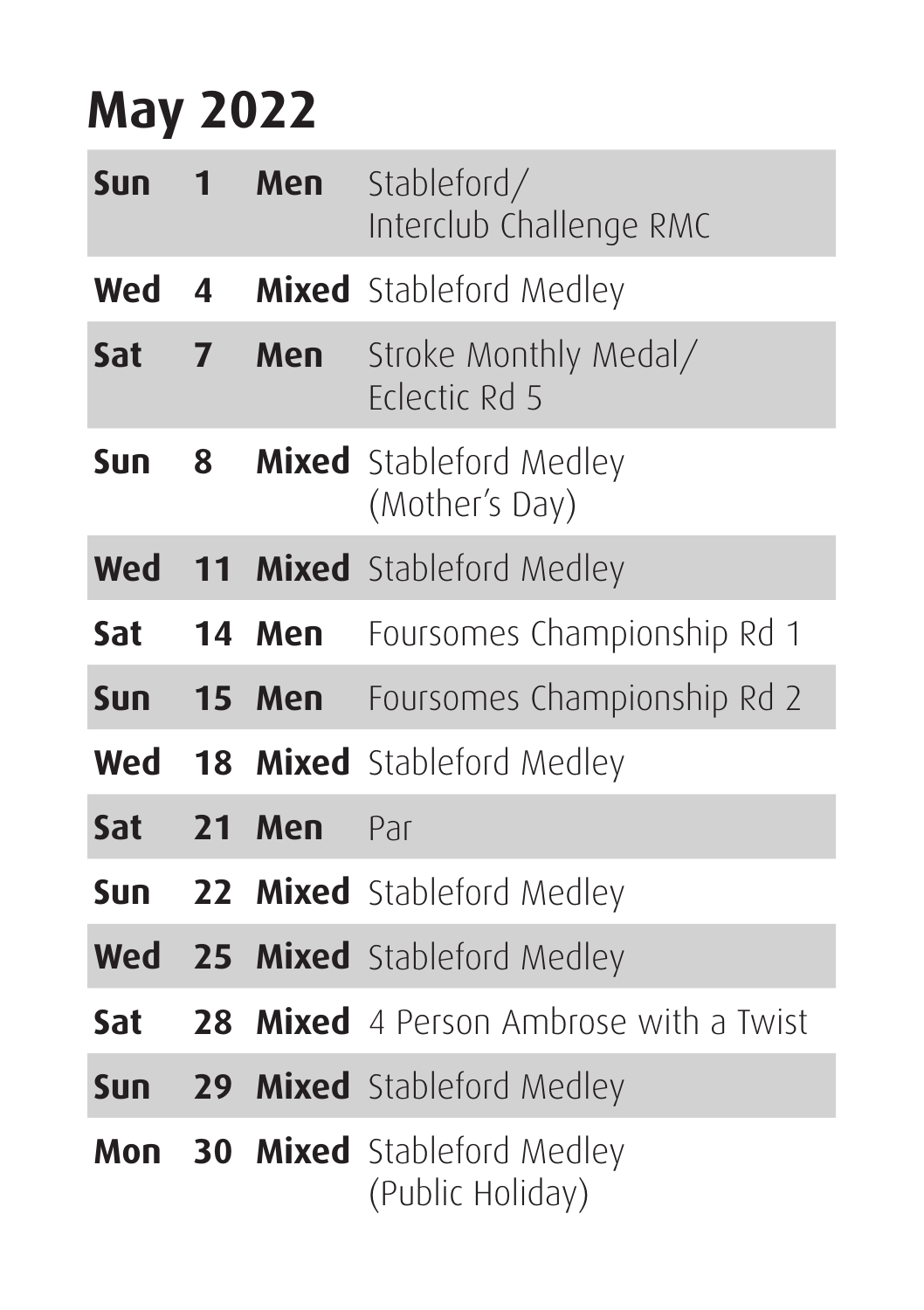#### **June 2022**

| Wed        | $\mathbf{1}$            |               | Mixed Stableford Medley                               |
|------------|-------------------------|---------------|-------------------------------------------------------|
| Sat        | $\overline{\mathbf{A}}$ | Men           | Stroke Monthly Medal/<br>Felectic Rd 6                |
| Sun        | 5                       |               | Mixed Stableford Medley                               |
| Wed        | 8                       |               | Mixed Stableford Medley                               |
| Sat        |                         |               | 11 Mixed American Foursomes Medley                    |
| Sun.       |                         |               | <b>12 Mixed</b> Stableford Medley                     |
| Mon        |                         |               | <b>13 Mixed</b> Stableford Medley<br>(Public Holiday) |
| Wed        |                         |               | <b>15 Mixed</b> Stableford Medley                     |
| Sat        | 18                      | Men           | Stableford                                            |
| Sun        |                         |               | <b>19 Mixed</b> Stableford Medley                     |
|            |                         |               | <b>Wed 22 Mixed</b> Stableford Medley                 |
| Sat        |                         | 25 Men        | 4BBB Stroke Championship Rd 1/<br>4BBB Day Event      |
| <b>Sun</b> |                         | <b>26 Men</b> | 4BBB Stroke Championship Rd 2/<br>4BBB Day Event      |
| Wed        |                         |               | 29 Mixed Stableford Medley                            |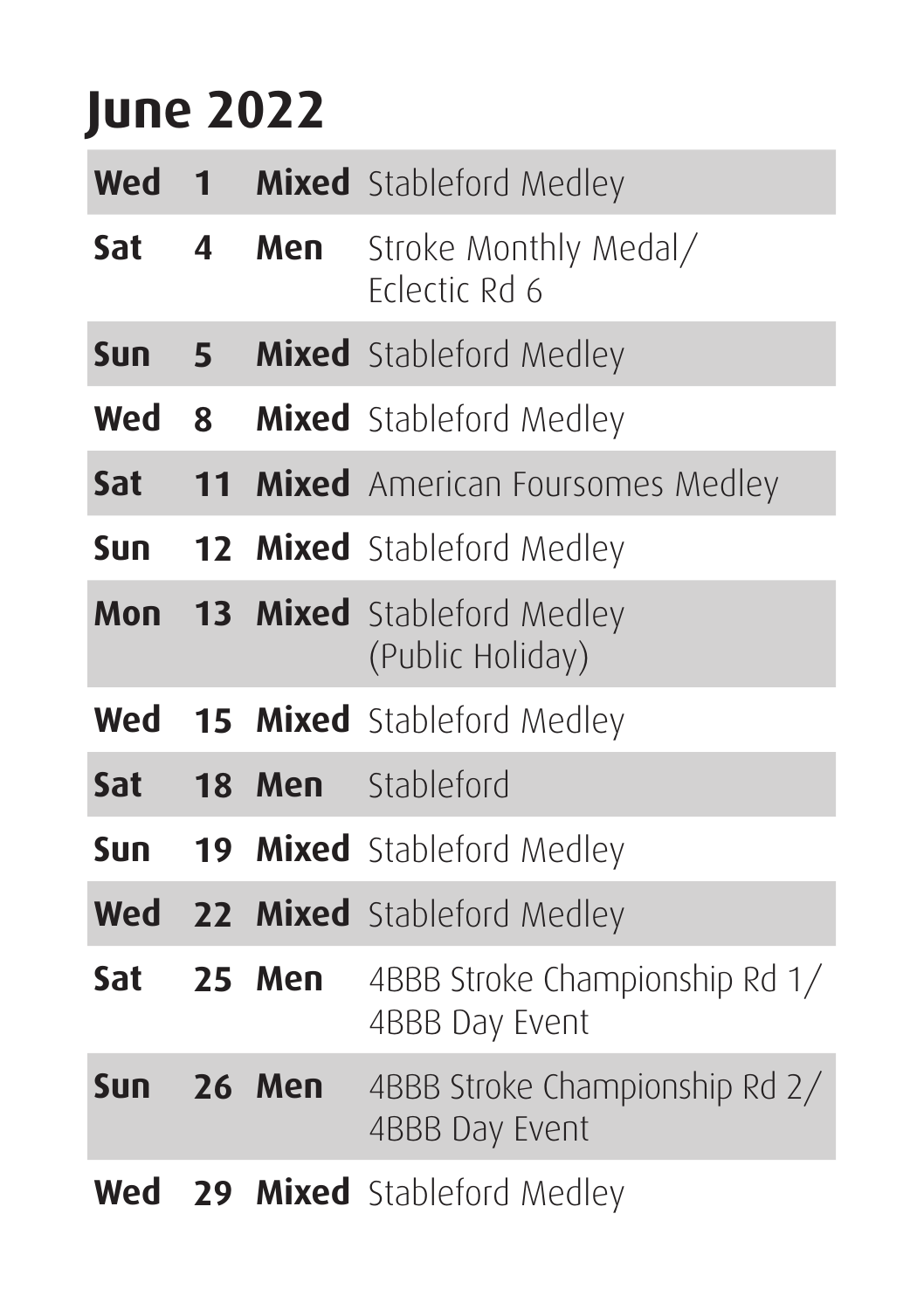### **July 2022**

|            |              | Sat 2 Men      | Stroke Monthly Medal/<br>Felectic Rd 7      |
|------------|--------------|----------------|---------------------------------------------|
| Sun        | $\mathbf{3}$ |                | Mixed Stableford Medley                     |
| Wed        |              |                | <b>6 Mixed</b> Stableford Medley            |
| Sat        | 9            |                | <b>Men</b> Irish Team Stableford Medley     |
|            |              |                | <b>Sun 10 Mixed</b> Stableford Medley       |
|            |              |                | <b>Wed 13 Mixed</b> 2 Person Ambrose Medley |
|            |              | Sat 16 Men Par |                                             |
|            |              |                | Sun 17 Mixed Stableford Medley              |
|            |              |                | <b>Wed 20 Mixed</b> Stableford Medley       |
| Sat        |              |                | 23 Men 2 Person Stableford Multiplier       |
|            |              |                | <b>Sun 24 Mixed</b> Stableford Medley       |
|            |              |                | <b>Wed 27 Mixed</b> Stroke Medley           |
| <b>Sat</b> |              |                | <b>30 Men</b> Stableford                    |
| Sun        |              |                | <b>31 Mixed</b> Stableford Medley           |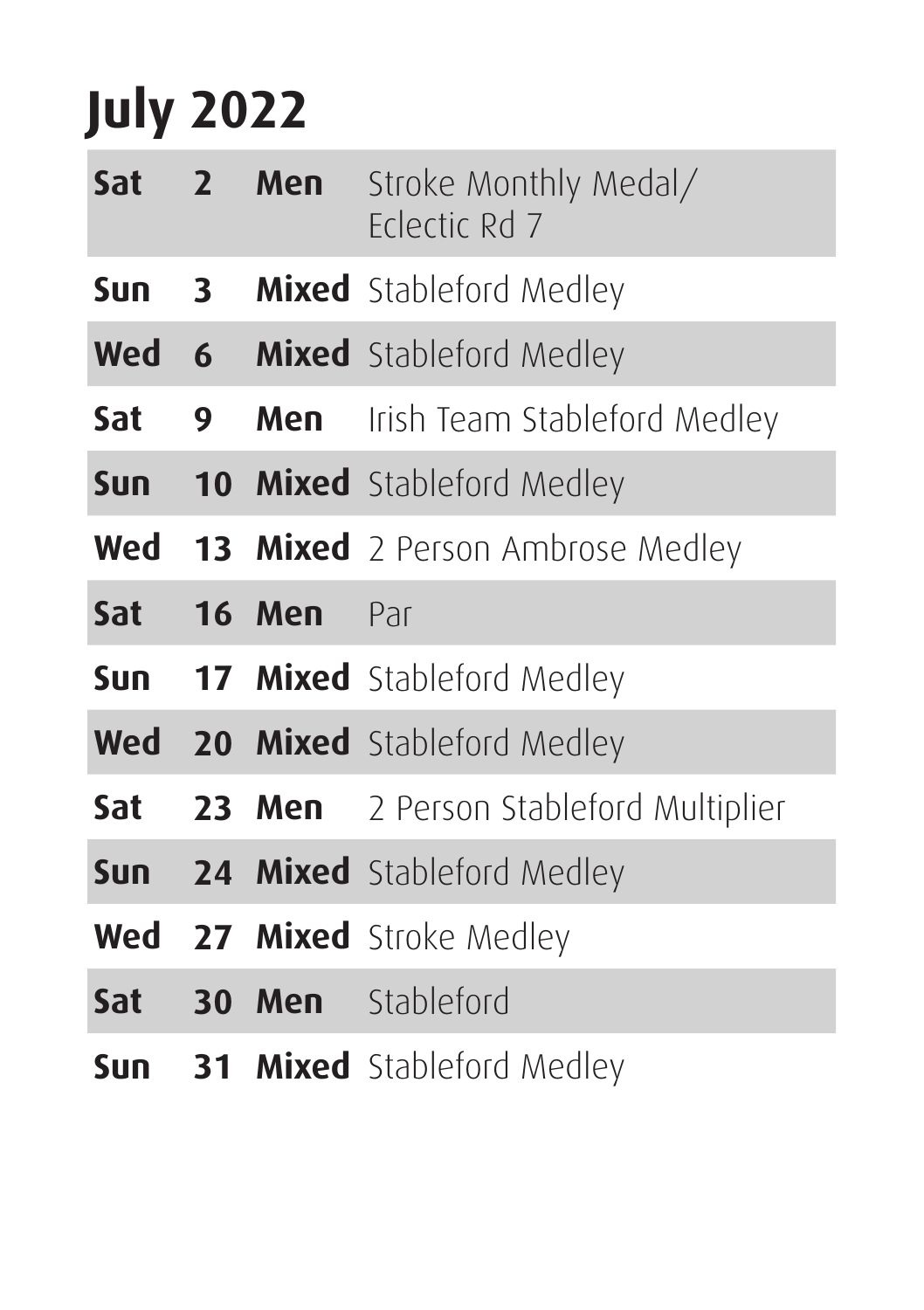#### **August 2022**

| Wed | $\overline{\mathbf{3}}$ |        | <b>Mixed</b> Stableford Medley                                                                     |
|-----|-------------------------|--------|----------------------------------------------------------------------------------------------------|
| Sat | 6                       | Men    | Stroke Monthly Medal/<br>Eclectic Rd 8                                                             |
| Sun |                         |        | <b>7 Mixed</b> Stableford Medley                                                                   |
| Wed |                         |        | <b>10 Mixed</b> Stableford Medley                                                                  |
| Sat |                         |        | <b>13 Men</b> American Foursomes Medley                                                            |
| Sun |                         |        | <b>14 Mixed</b> Stableford Medley                                                                  |
|     |                         |        | <b>Wed 17 Mixed</b> Stableford Medley                                                              |
| Sat |                         |        | 20 Mixed President v Captain Team<br>Aggregate Stableford, 8.45am<br>Shotgun Start followed by AGM |
| Sun |                         |        | <b>21 Mixed</b> Stableford Medley                                                                  |
|     |                         |        | <b>Wed 24 Mixed</b> Stableford Medley                                                              |
| Sat |                         | 27 Men | Stableford                                                                                         |
| Sun |                         |        | <b>28 Mixed</b> Stableford Medley                                                                  |
| Wed |                         |        | <b>31 Mixed</b> Stableford Medley                                                                  |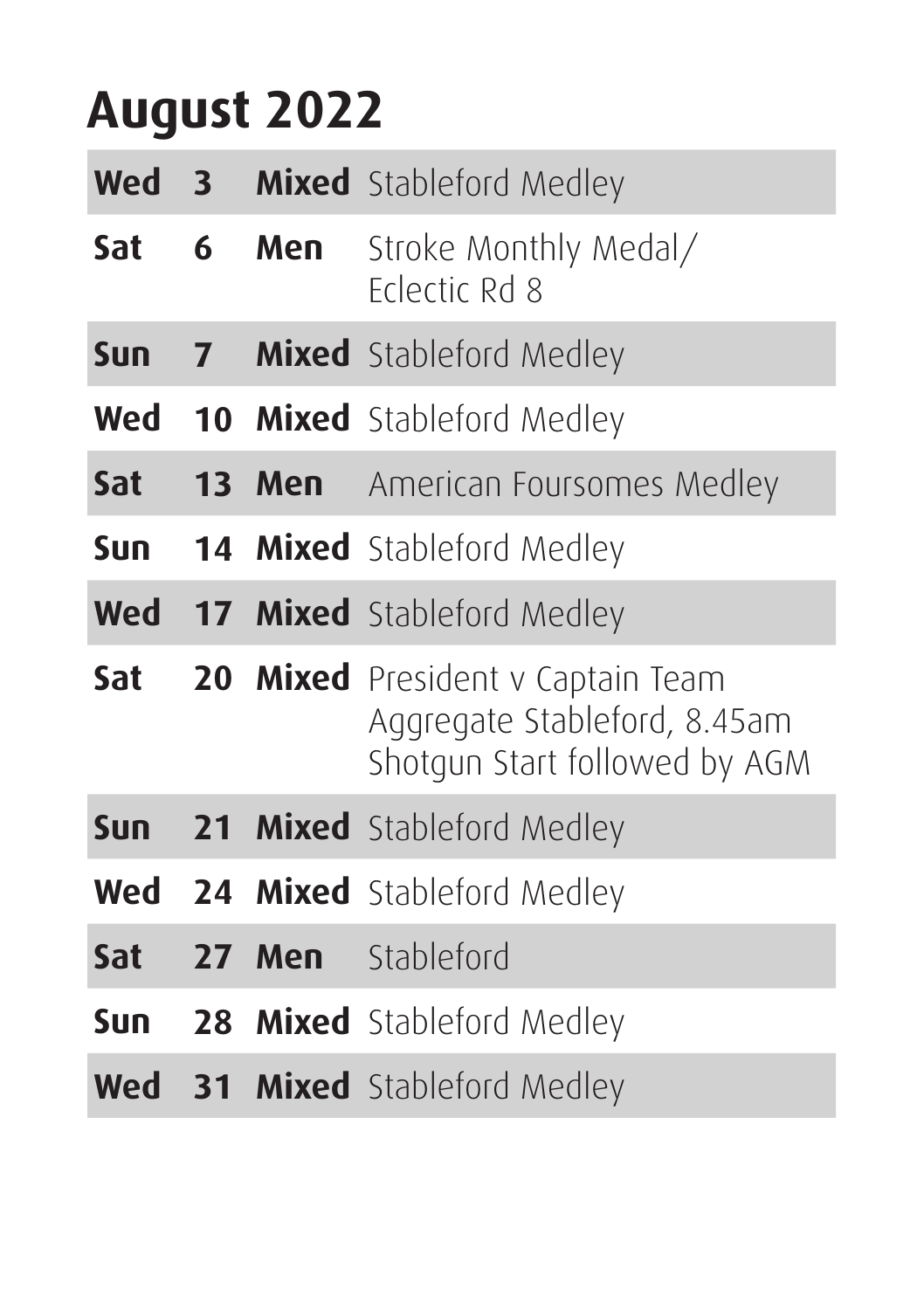#### **September 2022**

| Sat 3 | Men    | Stroke Monthly Medal/<br>Eclectic Rd 9 / Jimmy Rodda<br>Memorial Shield |
|-------|--------|-------------------------------------------------------------------------|
| Sun.  |        | 4 Mixed Stableford Medley                                               |
|       |        | <b>Wed 7 Mixed</b> Stableford Medley                                    |
|       |        | <b>Sat 10 Men</b> Stableford                                            |
|       |        | <b>Sun 11 Mixed</b> Stableford Medley                                   |
|       |        | <b>Wed 14 Mixed</b> Stableford Medley                                   |
| Sat   |        | <b>17 Mixed</b> 4BBB Stableford Medley                                  |
| Sun   |        | <b>18 Mixed</b> Stableford Medley                                       |
|       |        | <b>Wed</b> 21 Mixed Stableford Medley                                   |
| Sat   | 24 Men | Par                                                                     |
|       |        | <b>Mixed</b> 27 Hole Mixed Foursomes<br>(Tee times 8.30-9.00am)         |
|       |        | <b>Sun 25 Mixed</b> Stableford Medley                                   |
|       |        | <b>Wed 28 Mixed</b> Stableford Medley                                   |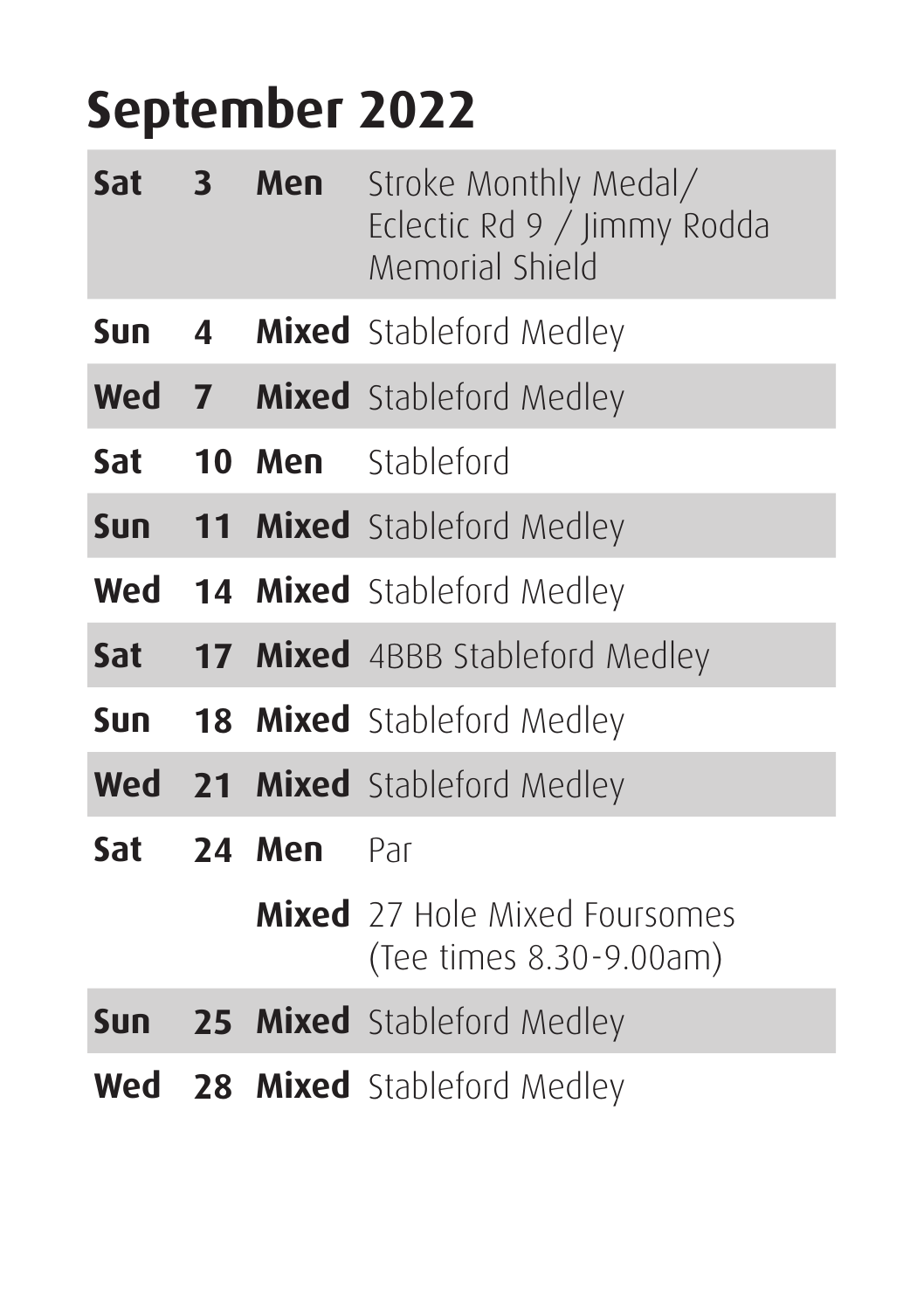#### **October 2022**

| Sat        | $\mathbf{1}$   | Men    | Stableford                                         |
|------------|----------------|--------|----------------------------------------------------|
| <b>Sun</b> | $\overline{2}$ |        | <b>Mixed</b> Stableford Medley                     |
| Mon        | 3              |        | <b>Mixed</b> Stableford Medley<br>(Public Holiday) |
| Wed        | 5              |        | Mixed Stableford Medley                            |
| Sat        | 8              | Men    | Stroke Monthly Medal/<br>Felectic Rd 10            |
| Sun        | 9              |        | <b>Mixed</b> Stableford Medley                     |
|            |                |        | <b>Wed 12 Mixed</b> Stableford Medley              |
| Sat        |                |        | <b>15 Mixed</b> Stableford Medley                  |
| <b>Sun</b> |                |        | <b>16 Mixed</b> Stableford Medley                  |
| Wed        |                |        | <b>19 Mixed</b> Stableford Medley                  |
| Sat        |                | 22 Men | Stroke                                             |
| <b>Sun</b> |                |        | <b>23 Mixed</b> Stableford Medley                  |
|            |                |        | <b>Wed 26 Mixed</b> Stableford Medley              |
| Sat        | 29             | Men    | Fairbairn Open Rd 1                                |
| <b>Sun</b> |                | 30 Men | Fairbairn Open Rd 2                                |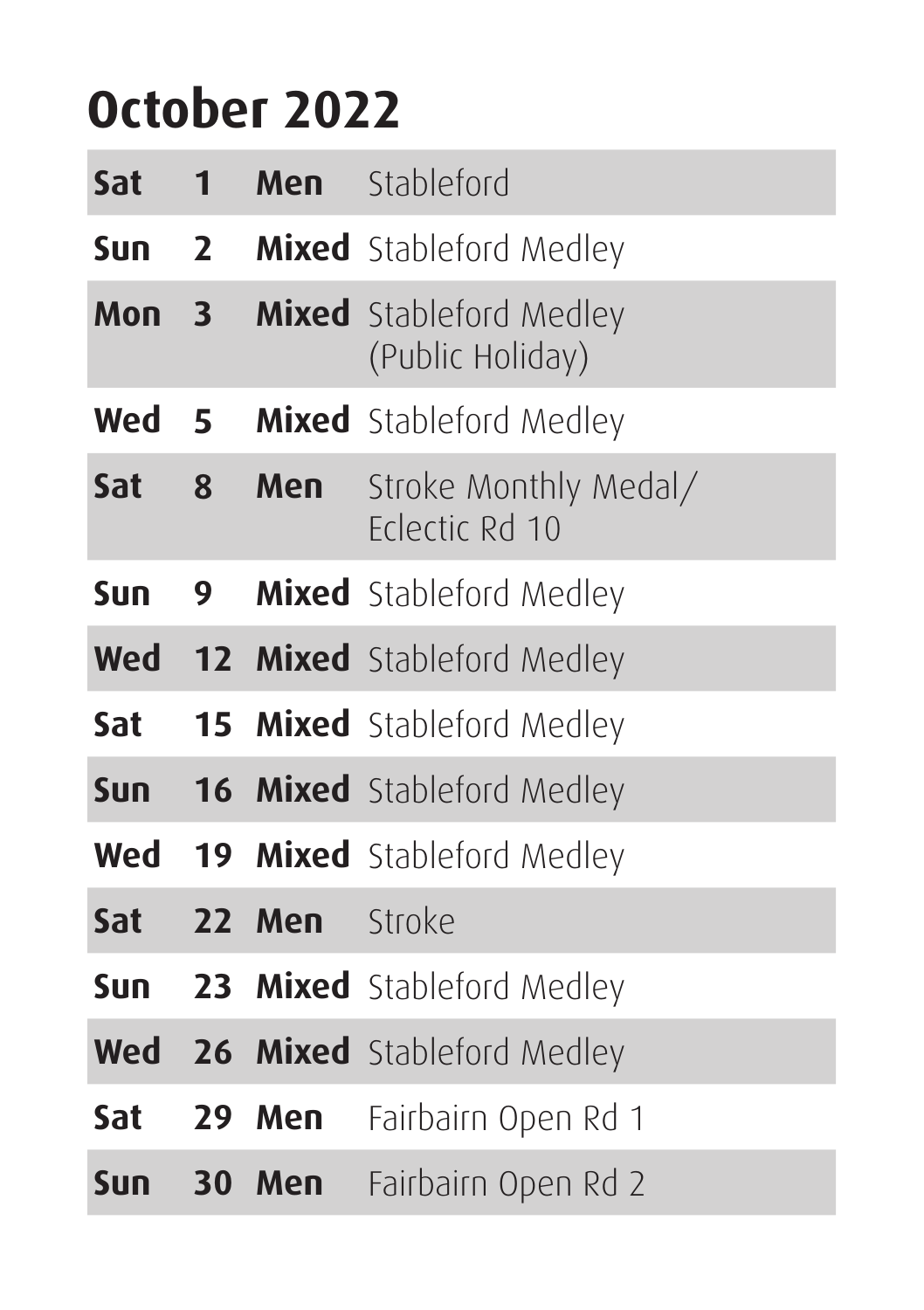#### **November 2022**

| Wed 2            |   |            | <b>Mixed</b> Stableford Medley                             |
|------------------|---|------------|------------------------------------------------------------|
| Sat <sub>5</sub> |   | Men        | Club Championship Rd 1 /<br>Monthly Medal / Eclectic Rd 11 |
| <b>Sun</b>       | 6 | Men        | Club Championship Rd 2                                     |
| Wed              |   |            | 9 Mixed Stableford Medley                                  |
| Sat 12 Men       |   |            | Club Championship Rd 3                                     |
|                  |   | Sun 13 Men | Club Championship Rd 4                                     |
|                  |   |            | <b>Wed</b> 16 Mixed Stableford Medley                      |
| Sat              |   | 19 Men     | Stableford                                                 |
|                  |   |            | <b>Sun 20 Mixed</b> Stableford Medley                      |
|                  |   |            | <b>Wed 23 Mixed</b> Stableford Medley                      |
| Sat              |   |            | <b>26 Men</b> Stableford                                   |
|                  |   |            | <b>Sun 27 Mixed</b> Stableford Medley                      |
|                  |   |            | <b>Wed 30 Mixed</b> Stableford Medley                      |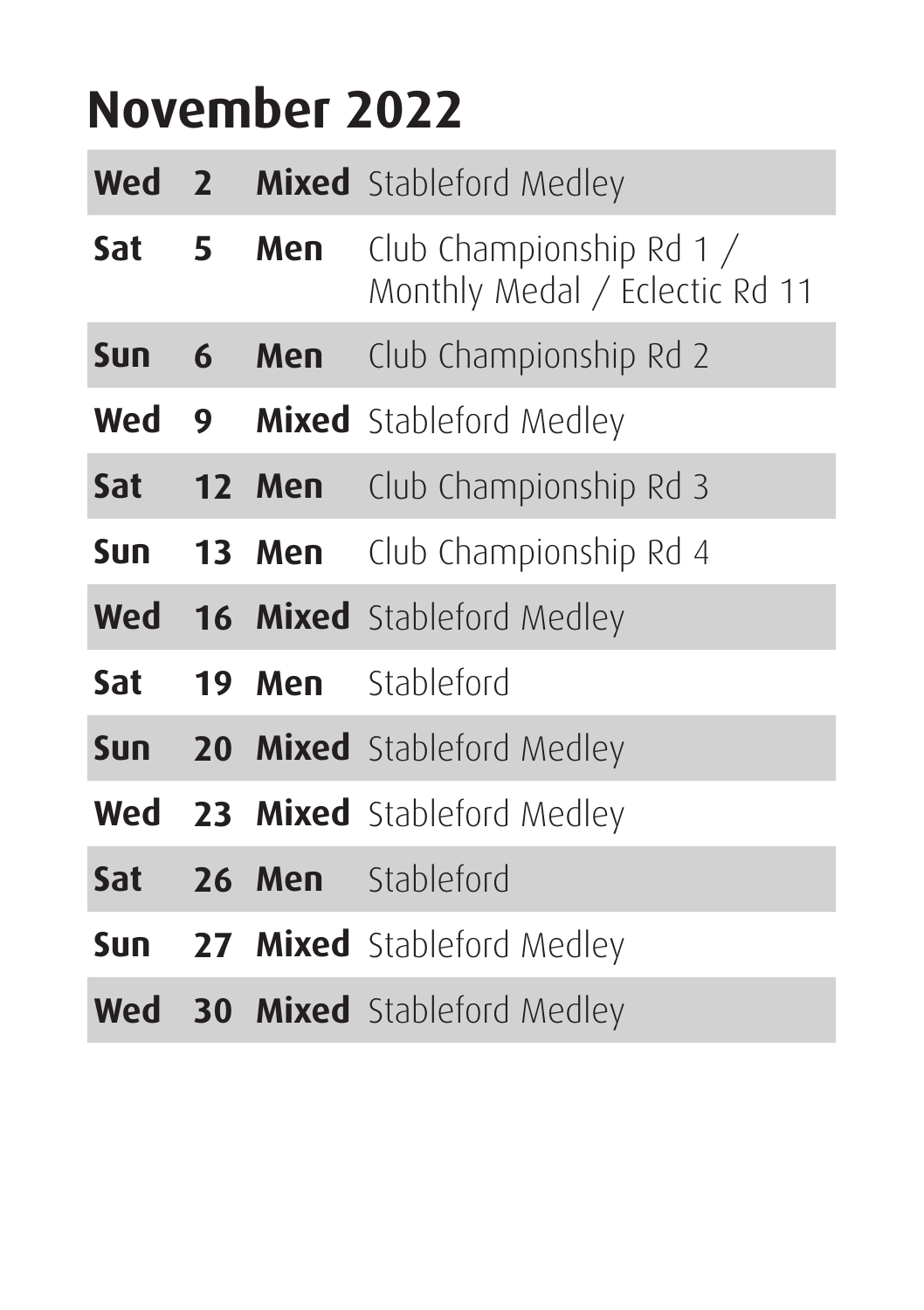#### **December 2022**

| Sat        | 3              | Men | Stroke - Monthly Medal / Medal<br>of Medals / Xmas Hamper Rd 1                                 |
|------------|----------------|-----|------------------------------------------------------------------------------------------------|
| Sun        | 4              |     | <b>Mixed</b> Stableford Medley                                                                 |
| Wed        | $\overline{7}$ |     | <b>Mixed</b> Stableford Medley                                                                 |
| Sat        | 10             | Men | Stroke / Xmas Hamper Rd 2                                                                      |
| <b>Sun</b> |                |     | 11 Mixed Stableford Medley                                                                     |
| Wed        |                |     | 14 Mixed Stableford Medley                                                                     |
| Sat        |                |     | 17 Mixed Presentation Day - 4 Person<br>Ambrose (8.45am Shotgun<br>Start, BBQ Lunch to Follow) |
| Sun        | 18             |     | <b>Mixed</b> Stableford Medley                                                                 |
|            |                |     | <b>Wed 21 Mixed</b> Stableford Medley                                                          |
| Sat        |                |     | 24 Mixed Stableford Medley                                                                     |
| Sun        | 25             |     | XMAS DAY - Clubhouse and<br>Course Closed                                                      |
| Mon        |                |     | <b>26 Mixed</b> Stableford Medley (Public Holiday)                                             |
| <b>Tue</b> |                |     | <b>27 Mixed</b> Stableford Medley (Public Holiday)                                             |
| Wed        |                |     | 28 Mixed Stableford Medley                                                                     |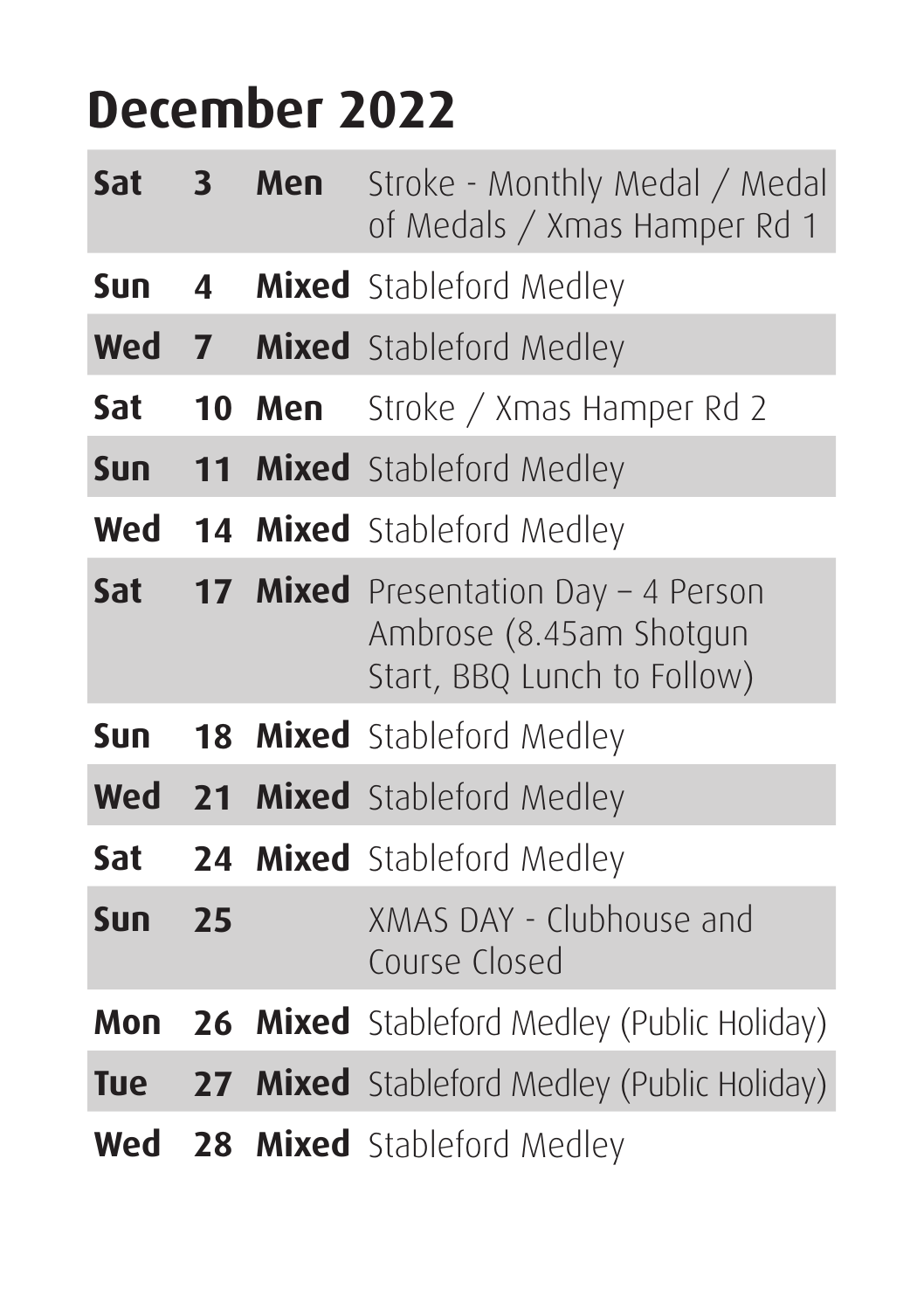# **Phone Numbers & Reminders**